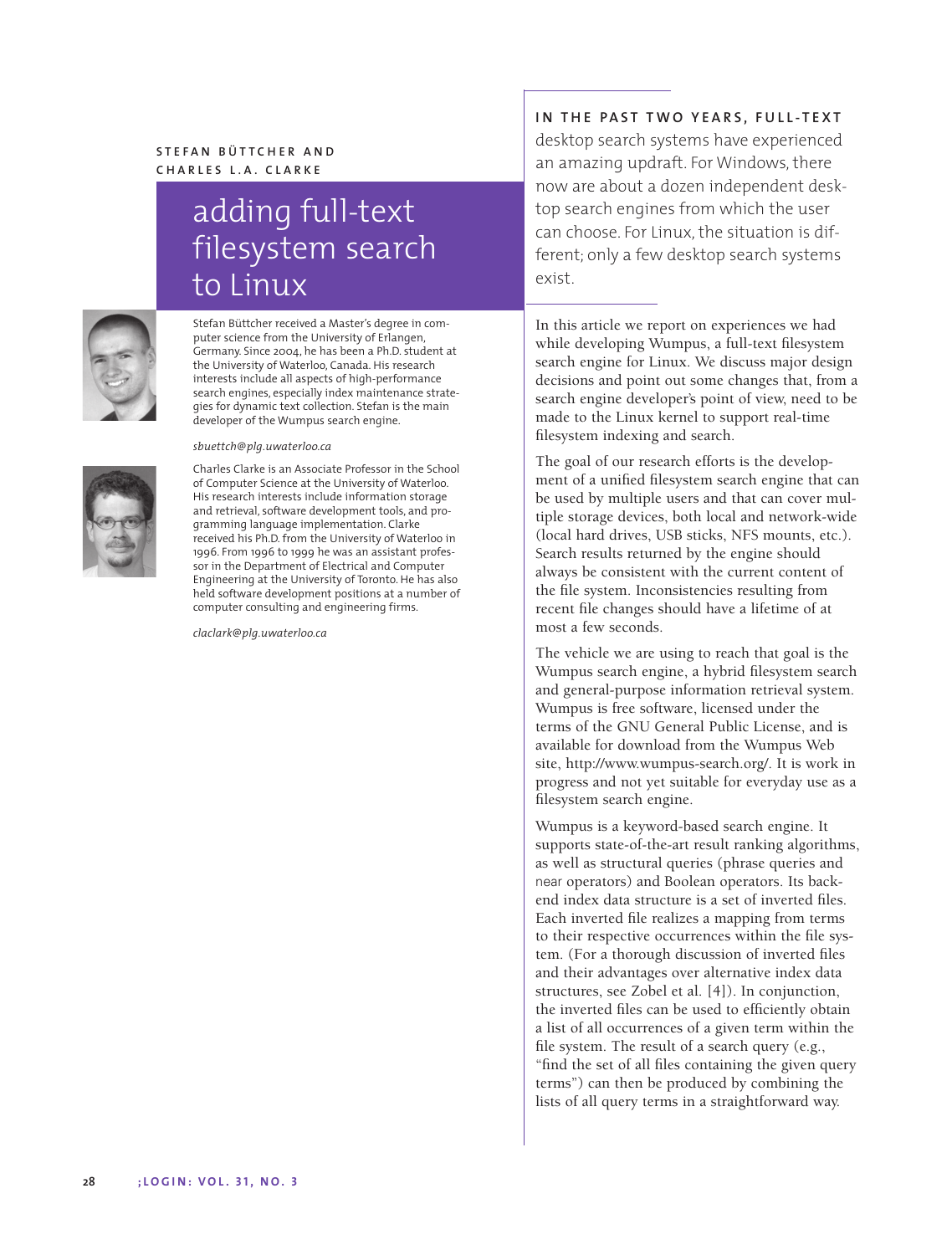When new files are created or existing files are modified, index information for the new data is added to in-memory index buffers. Whenever the amount of these inmemory data exceeds a certain threshold, they are written to disk, resulting in a new on-disk inverted file. Several inverted files may exist in parallel and are merged in a hierarchical fashion when it is appropriate to do so. This can be done very efficiently. A detailed description of index maintenance strategies for dynamic text collections can be found in the literature [2, 3].

When we started to develop our search engine, we had to make several major design decisions. Among the most important were index locality decisions. In a typical Linux installation, the file system will contain files belonging to more than a single user. It will also span across multiple mount points, representing different storage devices. These two aspects of filesystem search define two independent locality axes (the user axis and the device axis, as shown in Table 1). We had to decide whether index information should be stored locally or globally along each axis. Other locality axes, such as the time axis, exist and also play a role in filesystem indexing, but the user and the device axEs are the most important.

|      |        | Device Axis                                                    |                                                      |
|------|--------|----------------------------------------------------------------|------------------------------------------------------|
|      |        | Local                                                          | Global                                               |
|      | Local  | A separate index for each user on each                         | Per-user indices, each covering all                  |
| User |        | device                                                         | devices                                              |
| Axis | Global | Device-specific indices, each containing<br>data for all users | A single index covering all users<br>and all devices |

## **T A B LE 1 : THE TWO MAIN LOCALITY AXES IN MULTIUSER, MULTIDEVICE FILESYSTEM SEARCH**

## **User Axis: A Single, Global Index to Be Accessed by All Users**

Most existing desktop search tools maintain per-user indices. Although this is acceptable in single-user search environments, in pure desktop search environments (i.e., without the option to search the entire file system), and in environments with a small number of users and very little interaction among them (as is the case in a typical Windows system), it is not a good idea in a true multiuser filesystem search environment. Maintaining per-user indices, where each index only contains information about files that may be searched by the respective user, leads to two types of problems:

- Redundancy: Many files (such as man pages and other documentation files) can be accessed by all users in the system. All these files have to be independently indexed for each user in the system, leading to a massive storage overhead in systems with more than a handful of users.
- Performance: If per-user indices are used, then even a single chmod or chown operation can trigger a large number of disk operations, because the respective file needs to be completely reindexed (or data need to be copied from one user's index to another user's index) each time a user executes chown. Even in a system with only two users, this can be exploited to realize a denial-of-service attack on the indexing service.

The only solution to these problems is to use a single index that is shared by all users in the system, instead of many per-user indices. This index is maintained by a process with superuser rights that can add new information to the index when new files are created and remove data from the index when files are deleted. chmod and chown operations can then be dealt with by simply updating index metadata, without the need to reindex the file content.

Of course, to guarantee data privacy, the global index, because it contains information about all indexable files in the system, may never be accessed directly by a user.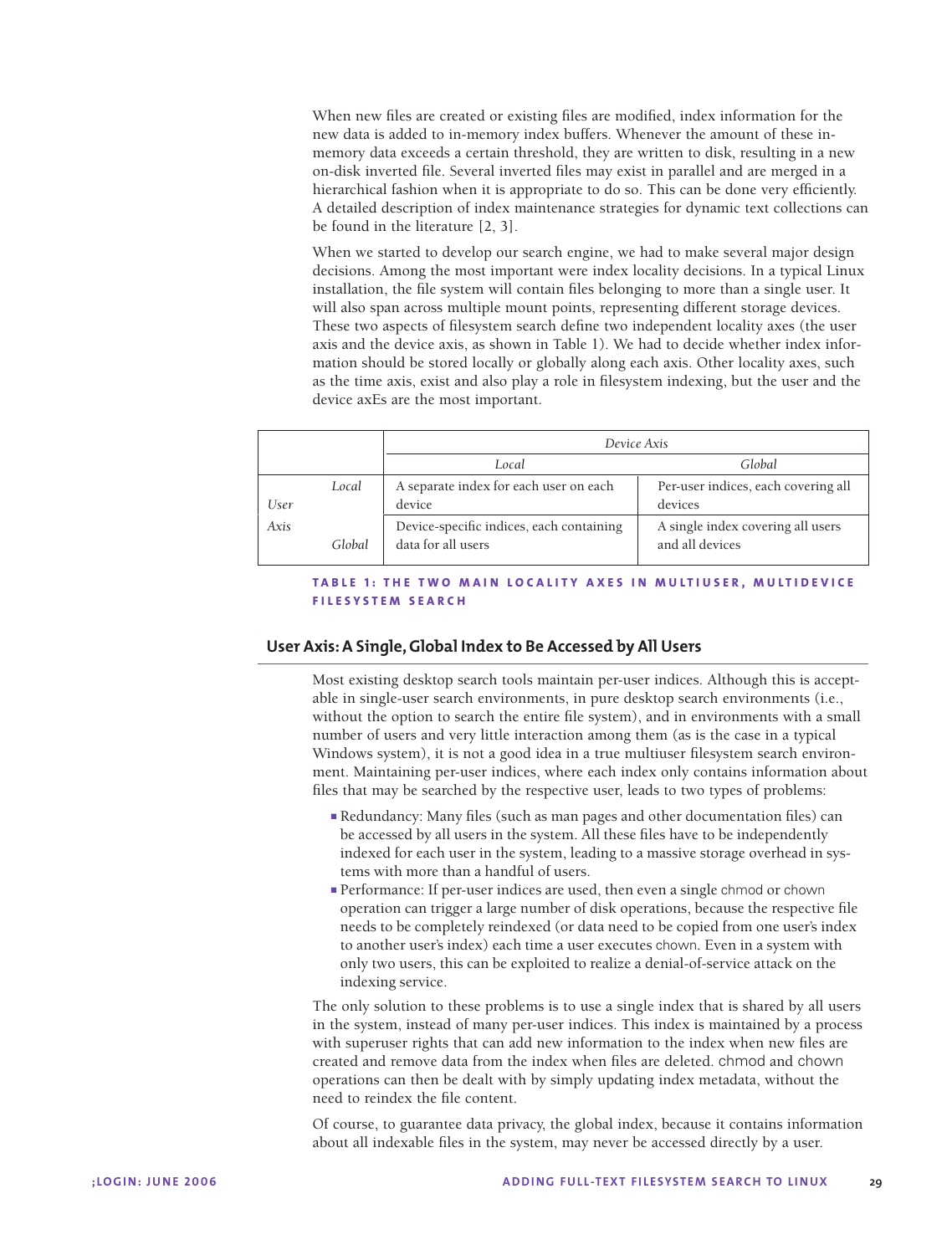Instead, whenever a user submits a search query, it is sent to the indexing service (running with superuser rights). The indexing service then processes the query, fetching all necessary data from the index, and returns the search results to the user, applying all security restrictions that are necessary to make the search results consistent with the user's view of the file system, while not revealing any information about files that may not be accessed by the user who submitted the query. The problem of applying user-specific security restrictions to the search results is nontrivial, but it can be solved (see [1] for details).

# **Device Axis: Local, Per-Device Indices**

When experimenting with various desktop search systems for Windows, we noticed that most of them had problems with removable media. They either refused to index data on removable media altogether, or they added information about files on removable media to the index, but removing the medium from the system later on was not reflected by the index, and search results still referred to files on a USB stick, for example, even after the stick had been unplugged.

If index data are stored in a global, system-wide index, it is not clear how to deal with removable media. Should the index data be removed from the index immediately after the medium is removed from the system? If not, how long should the indexing service wait until it removes the data? Should external hard drives be treated as removable media?

The only solution to these problems is to maintain per-device indices. In Linux, for instance, this means that each device (/dev/hda, /dev/hdb, etc.) will get its own local index that only contains information about files on that particular device. Whenever a device is removed from the file system, the indexing process associated with that device is terminated. Whenever a device is added to the file system, a new indexing process is started for the new device (or not, depending on parameter settings). Search queries are processed by combining the information found in the individual per-device indices and returning the search results, which may refer to several different devices, to the user.

For network file systems such as NFS mounts, this means that the index is not kept on the client side, but on the server that contains physical storage device. This requires additional communication between the NFS server and the client during the processing of a search query and is a potential bottleneck in situations where an NFS server is accessed by a large number of clients and where many users want to search for data on the server. Nonetheless, this is the only way to allow the index to be updated in real time, as it is impossible for an NFS client to be informed of all changes that take place in a remote file system.

Maintaining per-device indices also makes it possible to remove a storage device from one computer system and attach it to another one without needing to reindex the files stored on the device. Since the index is kept on the device itself, all index information will immediately be available on the new system. As far as we know, the same approach is followed by Apple's Spotlight.

## **Filesystem Event Notification**

To be able to fully implement this type of filesystem search framework, a comprehensive filesystem event notification interface is needed so that the operating system kernel can inform the indexing service about changes in the file system, that is, changes to the content of a file or changes to its metadata, such as file name and access privileges. Many operating systems provide system calls that allow a process to register for changes in a certain part of the file system (usually a directory, or a subtree rooted at a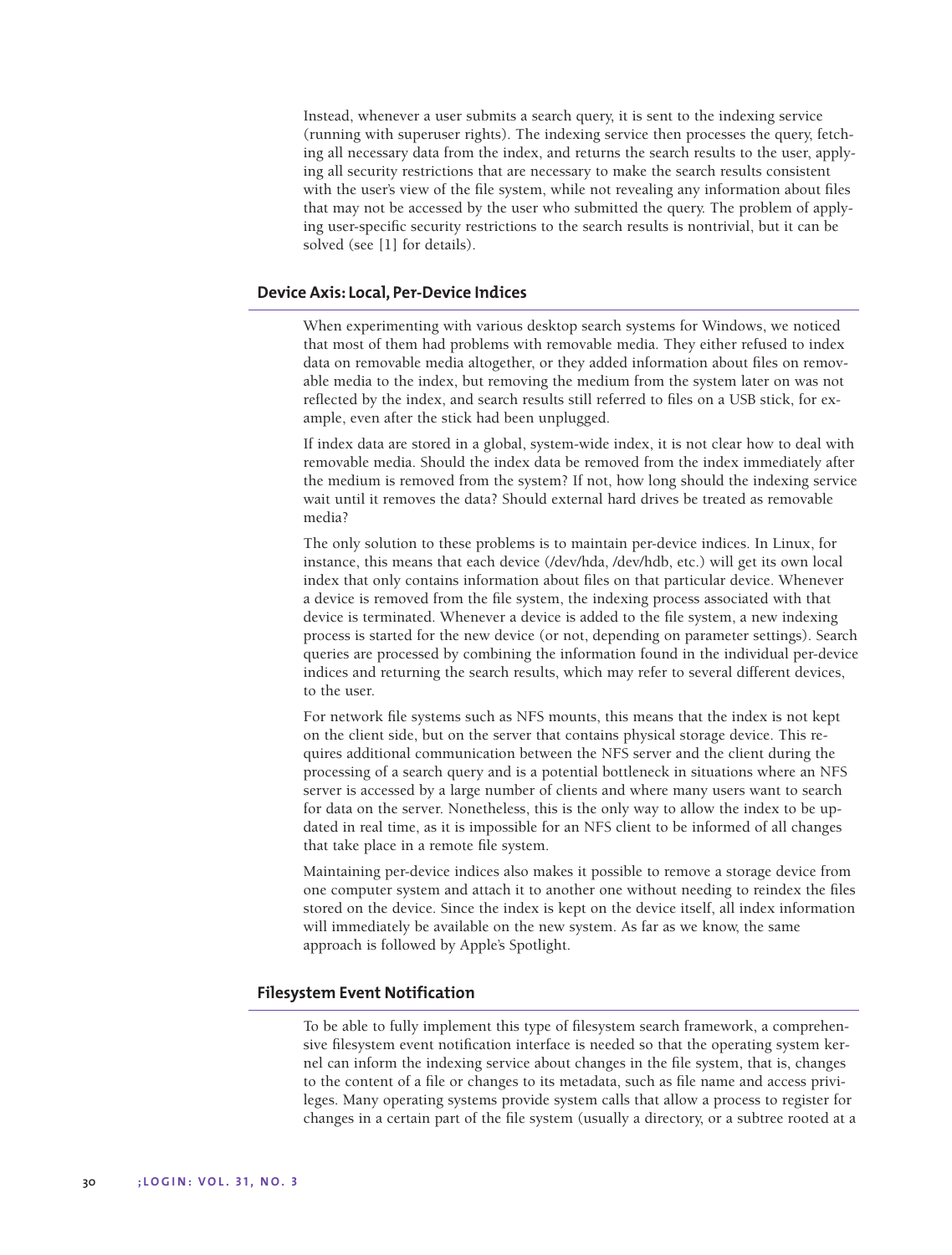given directory) and to receive notifications about all filesystem events affecting that part of the file system.

In Windows, for example, an application can use the FindFirstChangeNotification system call (and related functions) to register for a variety of filesystem events in a given directory. The system call can also be used to register for changes in arbitrary subdirectories of the given directory. The latter is called a *recursive watch* and is very useful if one wants a process to monitor the entire file system.

#### **THE TRADITIONAL LINUX NOTIFICATION SYSTEM:** dnotify

In Linux, filesystem event notification had traditionally been realized through the dnotify interface. In dnotify, a process can register for changes to the contents of a particular directory by obtaining a handle to that directory and performing an fcntl system call for the handle. Events will be sent to the process in the form of UNIX signals. As soon as the process releases a handle, it will no longer be notified of changes in the directory associated with it.

This approach has two major problems. First, the interface requires an application to keep an open handle to each directory that is being watched for changes. For very large file systems, with hundreds of thousands of directories, this is not feasible. Second, it is not possible to register for recursive watches that include all subdirectories of the given directory. Again, for large file systems this is problematic. After a system reboot, for example, the entire file system needs to be scanned to obtain a handle to every directory. Depending on the size of the file system, this can take from several minutes to several hours.

## **THE NEW LINUX NOTIFICATION SYSTEM:** inotify

Since version 2.6.13 (August 2005), the Linux kernel supports a second event notification interface, inotify. inotify is, for instance, used by the Beagle (http://www.gnome .org/projects/beagle/) search system.

The new interface removes dnotify's main shortcoming, the necessity of having an open handle to every directory in the file system. With inotify, an application obtains a handle to an inotify queue object and subsequently registers for event notification for all directories in which it is interested. The queue handle can be treated like an ordinary file handle, allowing synchronous and asynchronous I/O.

dnotify's second main shortcoming, the necessity of scanning the entire file system after a system reboot, is shared by inotify. Recursive watches are not supported. With inotify, a process has to register for each directory separately. The rationale behind this is that it allows file permission to be checked during the registration process; the request can then simply be rejected if the process does not have sufficient access privileges. If recursive watches were supported, this check would need to be performed at notification time, potentially adding significant overhead to the notification system. Unfortunately, inotify's security model does not take into account the possibility of access privileges being changed after a user obtains a watch for a directory. If the user does have read permissions for a directory and is granted the right to watch the directory, but loses read permission for the directory later on, inotify will still notify the user about changes in the directory.

The nonexistence of recursive watches in inotify introduces potential race conditions, for example when files and directory hierarchies are extracted from an archive and files are moved to other directories before the indexing service can register for changes in the new directories. This adds additional complexity to the indexing system and could have been avoided if recursive watches were supported.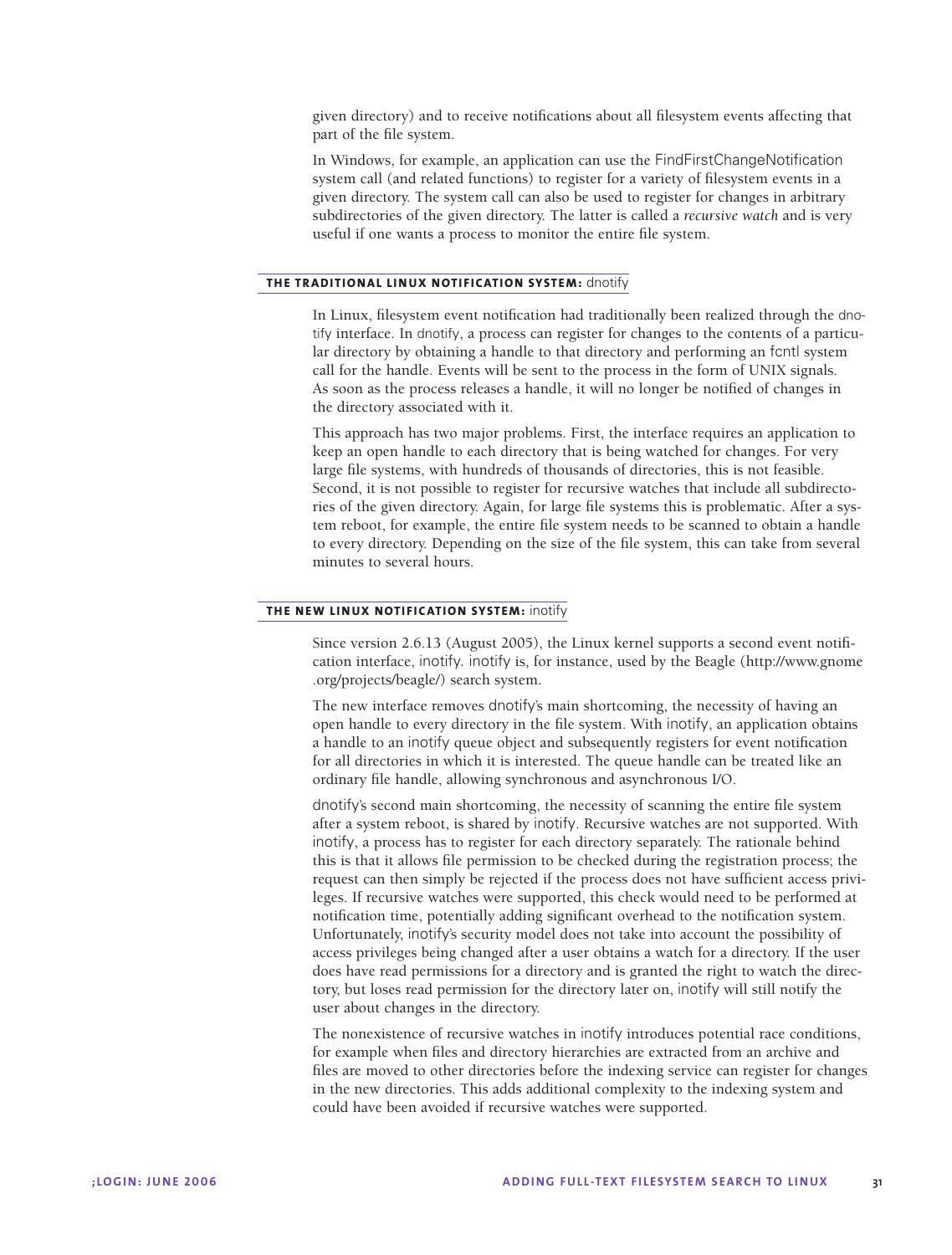# **SHORTCOMINGS OF THE EXISTING LINUX NOTIFICATION SERVICES**

In addition to the absence of recursive watches, the existing filesystem notification facilities of the Linux kernel lack a few other features that are desirable for full-text filesystem search and imperative for the framework we propose:

- Fine-grained file change notification: When the content of a file is changed, inotify (and dnotify) rather laconically reports "file changed" but does not elaborate on which exact part of the file is affected by the change. Suppose a user has a large mailbox file, containing thousands of messages, and a single message is appended to the existing file. With inotify, the indexing service will have to guess that the change was only an append operation, but it can never be sure without rereading the entire file, which might take a long time, depending on the size of the mailbox file. A more detailed notification message, including the start and the end offset of the part of the file affected by the change, is desirable. This feature is trivial to implement but will probably require a change of the current inotify interface to userspace processes.
- Unmount request notification: Maintaining per-device indices requires the indexing system to have open files on each mounted device. This is imperative, as all index maintenance strategies for dynamic search systems rely on the ability to buffer updates in memory and only perform physical index updates from time to time. As a consequence, devices cannot be unmounted any more ("umount: device is busy"). To be able to unmount a device, the indexing process for that device needs to be terminated first. However, during the short period of time between shutting down the indexing process and unmounting the device, files can be changed. Those changes will never be detected by the indexing system unless it performs an exhaustive scan every time a device is added to the file system. To solve this problem, the operating system needs to provide atomic unmount operations that can include actions of userspace processes. Although this would probably require major changes to the Linux kernel, it seems to be the only clean solution to the unmount dilemma.

### **AN EXPERIMENTAL SOLUTION:** fschange

The problems discussed here are addressed by the experimental fschange notification system. fschange is a patch for the Linux kernel and is available online (http://stefan.buettcher.org/cs/fschange/). After the kernel is updated, it can be accessed by a userspace process through the proc file system: /proc/fschange. In contrast to the existing notification interfaces part of the Linux kernel, fschange does not require a process to register for each directory individually. It provides a global view of the file system. By reading from /proc/fschange, the process obtains information about all changes taking place in the entire file system. Consequently, a process needs to have superuser privileges to be allowed to read from the file.

Because fschange provides a global view, exhaustive disk scans after a reboot or after mounting a new device are no longer necessary. Race conditions stemming from the necessity to register for each directory individually are eliminated, too. In addition to filesystem indexing, the interface can also be used by other types of applications (e.g., backup and file replication systems).